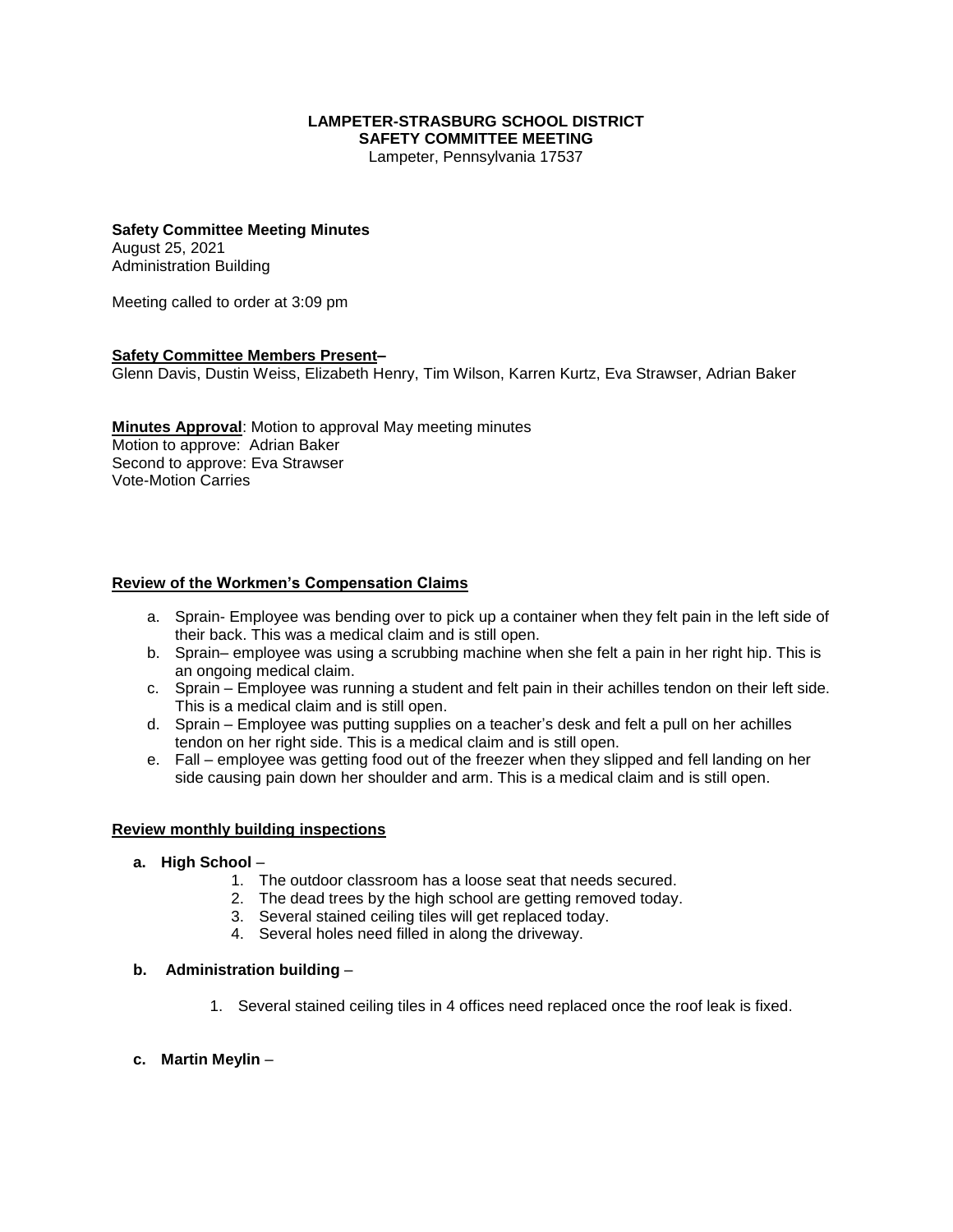1. Several stained ceiling tiles need replaced after confirmation that roof leak has been fixed.

# **d. Strasburg Elementary** –

1. No issues this month.

# **e. Lampeter Elementary –**

1. Paver circles in the sidewalk have settled and were a tripping hazard. These have been replaced with concrete this summer.

### **f. Hans Herr –**

- 1. Several stained ceiling tiles need replaced once roof leak has been fixed.
- 2. Supply air drops in the media center appear to be uninsulated and are dripping condensation on the floor.

### **g. Maintenance building –**

1. No issues this month.

# **h. Grounds –**

1. No report this month.

#### **l. Field houses** –

- 1. Gate at the garage has an issue locking.
- 2. Need walk mats for trainer's room because the floor is slippery

# **J. HH and LE Playground inspections -**

1. Small stones are on the rubber surface and need cleaned off.

#### **Items from the Committee**

- 1. The traffic congestion on the loop road is a concern in the mornings.
- 2. Small stop sign beside LE should only be used during dismissal times.

### **Next Meeting – September 15, 2021 at 3pm in the Admin Board room**

# **Motion to adjournment**